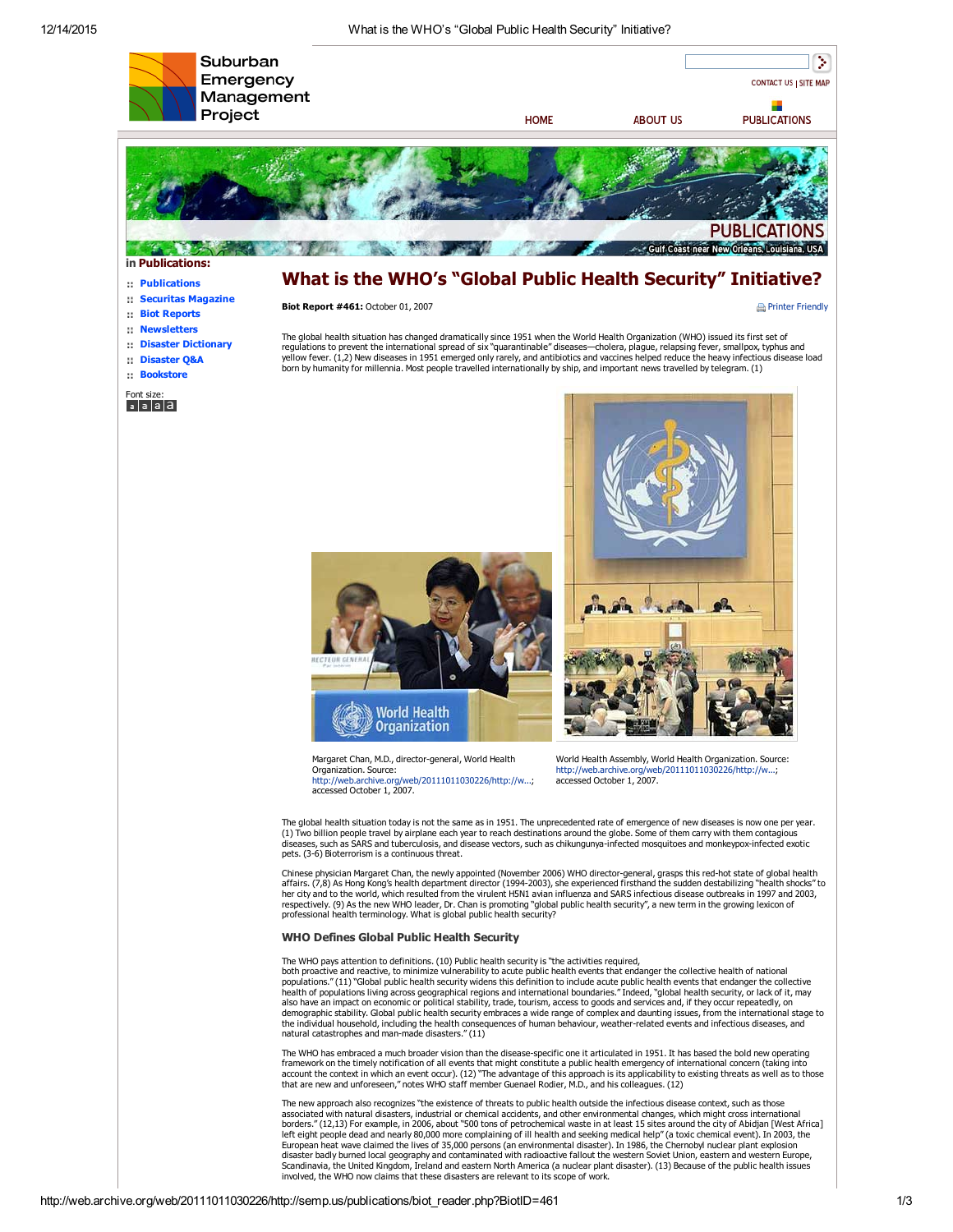## How WHO Plans to Implement its Global Public Health Security Policy

The "key driver" (Rodier's term) of the new WHO global public health security policy is the International Health Regulations (2005), which<br>the World Health Assembly endorsed on May 23, 2005, and published in June 2007. (13 health regulations, as follows:

- 1. Foster global partnerships. The goal here is for "WHO, all countries and all relevant sectors (e.g., health, agriculture, travel, trade, education, defense) [to be] aware of the new rules and collaborate to provide the best available technical support and,<br>where needed, mobilize the necessary resources for effective implementation of IHR (2005) [Inte entities participating in the global public health security initiative, it will not become a reality.
- 2. Strengthen national disease surveillance, prevention, control and response systems. The goal here is to improve the timeliness of detecting and responding to the risk of international disease spread, by requiring each country to assess its national resources in disease surveillance and response and develop national action plans to implement and meet IHR (2005) requirements.<br>(13) This expanded area of work is key, notes Rodier, et al, because "experiences during the p public health emergencies expose the weaknesses and vulnerabilities of national and subnational public health infrastructure." One recent example was the delay until February 2003 of Guangdong Province public health officials notifying the WHO about the atypical pneumonia surging through the province beginning in November 2002. "The best way to prevent the global spread of<br>diseases is to detect and contain them while they are still local," declares Rodier. (14) To preclud for reporting a public health emergency occurring in their territory, member states must report to specified WHO contact points (more below) events that fulfill at least two of the following criteria:
	- a. Is the public health impact of the event serious?
	- b. Is the event unusual or unexpected?
	- c. Is there a significant risk of international spread?
	- d. Is there a significant risk of international trade or travel restriction? (15)

Furthermore, "[t]o facilitate the use of the decision instrument, which requires some judgment to answer each of the questions, Annex 2 of the Regulations provides specific examples of events that might constitute a public health emergency of international<br>concern. In addition to this broad scope for notification, IHR (2005) includes a list of dise (e.g., cholera, pneumonic plague, yellow fever, viral hemorrhagic fevers) calls for a careful evaluation using the decision instrument to determine whether notification is indicated." (15)

- 3. Strengthen public health security in travel and transport. The goal here is to minimize the "risk of international spread of disease…through effective permanent public health measures and response capacity at designated airports, ports and ground<br>crossings in all countries," says the International Health Regulations (2005). In other words, the W by travelers at points of entry are maintained in a sanitary condition and are kept free of infection or contamination, including vectors and reservoirs; routing measures are in place for travelers, conveyances, cargo, goods and postal parcels; a public health contingency plan for public health emergencies is effectively available and operational at all designated points of entry and in all<br>countries; designated points of entry have the capacity to rapidly implement internationa coordination exists between WHO and other relevant United Nations and intergovernmental organizations, industry associations and travelrelated professional associations." (16)
- 4. Strengthen WHO global alert and response systems. The goal here is to improve the timeliness and effectiveness of a<br>coordinated response to international public health risks and public health emergencies of internationa al. interpret this innovation under IHR (2005) as follows: WHO now requires member states to "designate 'national IHR focal points' as the operational link for notification and reporting to WHO and for WHO to name corresponding `IHR contact points.' Effective<br>communication between these 2 organizational entities will be central to the rapid management emergency of international concern. IHR focal points, or their designees, are required by IHR (2005) to be accessible at all times."<br>(15) To many observers, the fact that these systems are only now coming into place is ast notification of a public health emergency in a timely manner (early reporting improves probability of rapid response), it can "provide<br>timely, high quality risk assessments and early warning advice to States Parties on the including those that may constitute a public health emergency of international concern." (17) For example, WHO notification by the<br>People's Republic of China of the atypical pneumonia problem in Guangdong Province in Novem January 2003 could have averted or at least mitigated (in theory) the subsequent raging SARS epidemic that spread globally<br>through airplane travel to Canada, Singapore, Germany and many other countries.
- 5. Strengthen the management of specific risks. The goal here is to proactively and effectively manage at the national level the known risks, such as influenza, meningitis, yellow fever, SARS, poliomyelitis, food contamination, and chemical and radioactive<br>substances. To the degree that known threats are managed well, countries will be controlling o

"Preparedness and readiness for these threats are dependent on strong generic preparedness measures at national and international levels but also requires specific preparedness measures relating to surveillance, risk reduction, and response and containment. The development of specific risk reduction and containment processes is dependent on understanding the nature of the threat and implementing specific measures to reduce risk, which often requires cross sectoral communication and collaboration. Equally the development of interventions and the appropriate stockpiling of critical supplies require specific disease knowledge and a variety of partnerships within the public and private sector." (18)

For example, countries serious about managing known priority threats will stockpile vaccines, drugs, and personal protective equipment to respond effectively to those threats.

- 6. Sustain rights, obligations, and procedures. The goal here is to set out and uphold new legal mechanisms in the IHR, and to make certain that all relevant professionals involved in a public health emergency understand and sustain the new mechanisms.<br>(19) As noted earlier, the new international health regulations are much broader in scope tha contain a notable "shift in focus". (19) "From a strict notification mechanism for cholera, plague and yellow fever, the revised IHR now cover all potential international public health emergencies, whether naturally-occurring, accidental or deliberately-provoked<br>[i.e., terrorism]...Countries need...to absorb and take on this shift in focus, which calls contain all public health threats at the source." (19) To satisfy the expectations in this WHO area of work requires a degree of success in meeting the expectations of the previous five areas of work.
- 7. Conduct studies and monitor progress. The goal here is continuous improvement of global public health security through the<br>ongoing collection, analysis, and use of reliable and valid data about important processes and o public health security initiative. If public health leadership, management, and operations staff do not know what their processes<br>are doing through the continuous collection of reliable and valid data derived from those pr face of their stated mission of "the attainment by all peoples of the highest possible level of health."

## Conclusion

The World Health Organization has boldly broadened its scope of work, undertaking an ambitious initiative to improve global public health security after 38 years of using a model relevant to the calmer needs of an earlier time.

Sources:

- 1. World Health Organization: The World Health Report 2007: A Safer Future: Global Public Health Security in the 21st Century. World Health Organization, p. vi. Available online at [http://web.archive.org/web/20111011030226/http://w...;](http://web.archive.org/web/20111011030226/http://www.who.int/whr/2007/whr07_en.pdf) accessed October 1, 2007.
- 2. World Health Organization: International Health Regulations (1969), Third Annotated Edition, 1983, Updated and reprinted 1992,
- 1995. Available online at [http://web.archive.org/web/20111011030226/http://w...](http://web.archive.org/web/20111011030226/http://www.who.int/csr/ihr/ihr1969.pdf); accessed October 1, 2007.
- 3. For more information on SARS, see:
	- 1. SEMP Biot Report # 460: "Origin of SARS" (September 22, 2007), available at
		- [http://web.archive.org/web/20111011030226/http://w...](http://web.archive.org/web/20111011030226/http://www.semp.us/publications/biot_reader.php?BiotID=460); accessed October 1, 2007.
	- 2. SEMP Biot Report #459: "Stunning ED Operations, SARS Epidemic, Singapore, 2003" (September 22, 2007), available at [http://web.archive.org/web/20111011030226/http://w...](http://web.archive.org/web/20111011030226/http://www.semp.us/publications/biot_reader.php?BiotID=459); accessed October 1, 2007.